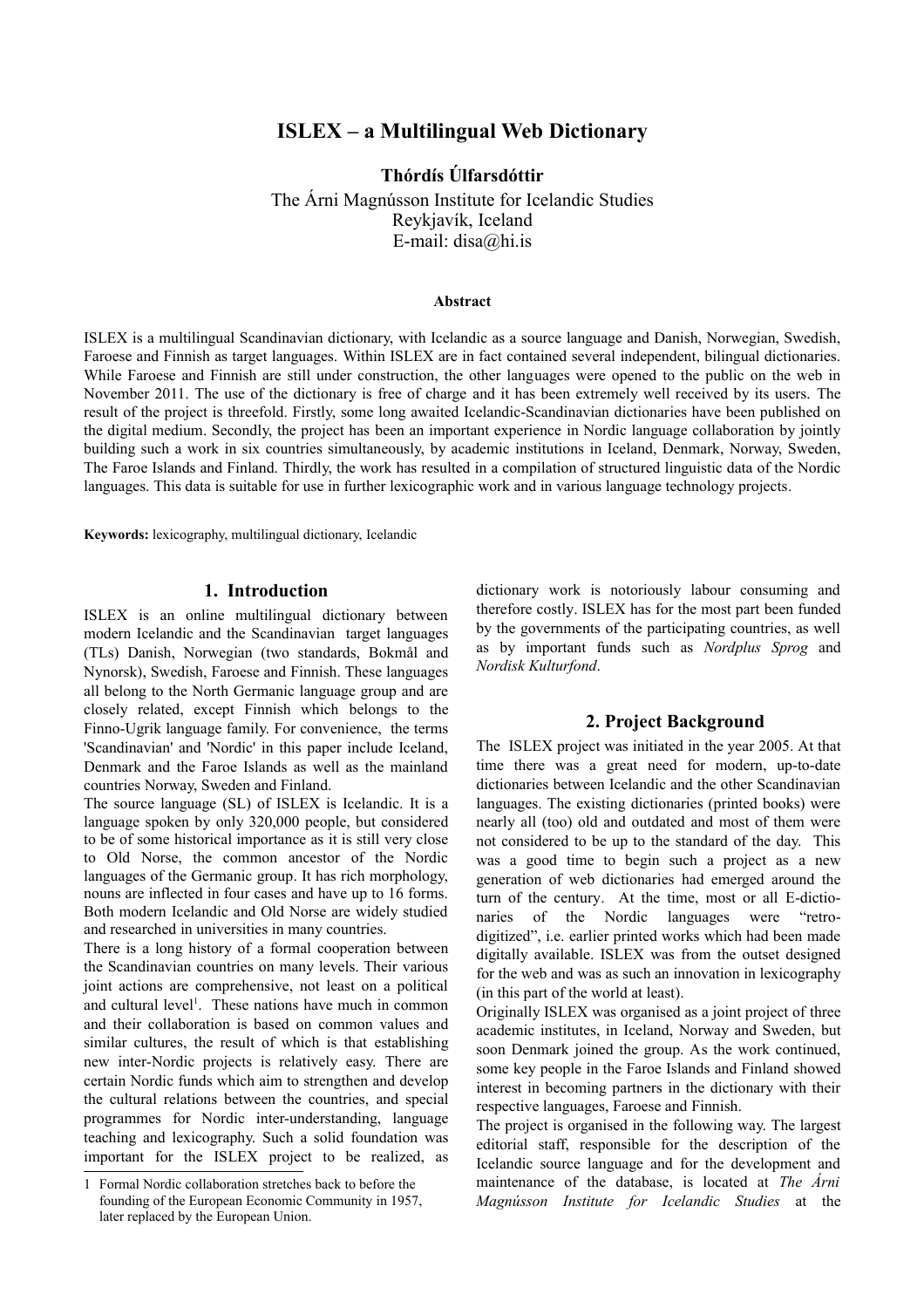University of Iceland, Reykjavík. Its partners, responsible for the Scandinavian TLs are:

The Society for Danish Language and Literature (DSL) in Copenhagen (for Danish), The University of Bergen, Norway (for Norwegian), The University of Gothenburg, Sweden (for Swedish), The University of the Faroe Islands (for Faroese), Helsinki University (for Finnish).

The target groups of ISLEX are Icelandic speakers with medium to advanced knowledge of the other Scandinavian languages, and Scandinavians with limited to advanced knowledge of Icelandic, e.g. teachers, students and translators. In fact, all those who need a modern dictionary between Icelandic and the other Nordic languages. The dictionary is thus intended to be bifunctional, which is necessary in the case of Icelandic as such a small language society does not have the capacity for publishing many kinds of dictionaries, aimed at different target groups (cf. Sanders, 2005).



simplest type of an entry in ISLEX with its six target languages.

ISLEX was opened to the public in November 2011, even if some parts of it were not completed at the time. The work on Icelandic, Danish, Norwegian and Swedish has since been (mostly) finished, but Faroese and Finnish are still in progress and have not yet (in March 2014) been opened on the web.

#### **3. Working Method**

At the beginning of the dictionary project it became evident that a new description of the Icelandic source language was absolutely necessary for the work ahead, even if ISLEX was going to be a bilingual dictionary (or several bilingual dictionaries). The detailed processing of

the SL had to be done mainly because not the same people worked on the SL and the TLs, so every element in the SL had to be as clear-cut as possible. Besides, many words are polysemic (i.e. have more than one meaning, like the English words *bar* and *base*), and these had to be sorted out and divided into meanings. Cross references had to be made, examples had to be composed, and so on. In the process, a monolingual, corpus-based Icelandic dictionary was being compiled, almost accidentally, as a by-product of the preparatory work.<sup>[2](#page-1-0)</sup>

Apart from this, in the early stages the vocabulary was divided into about 650 semantic fields. Articles belonging to a certain field were processed at the same time as a bundle, to ensure better consistency throughout the dictionary. This method has been used both by the editors of the SL and the TLs instead of working through the alphabet from A to Ö.

The inclusion of several target languages is not without its complications. The work has to be well coordinated between the institutions to avoid possible conflicts. And from the TLs' point of view, since the Scandinavian languages have so much in common in large proportions of the core vocabulary (except Finnish), it may be tempting to choose an equivalent that has the same etymological stem, but this may not be a true equivalent in many cases. The lexicographic term 'false friend' often comes to mind. However, the database and the editorial environment allow the TL editors to include detailed information on their chosen equivalents, in the process of translating the lexical units (Sigurðardóttir *et al.,* 2008). Each of the TLs have their own editing style, e.g. regarding the number of chosen equivalents, the extent to which informative comments are added, etc. This may cause a certain asymmetry between the TLs but it is not necessarily a problem as each of the six dictionaries is independent of the others.

# **4. The Dictionary Contents and Infrastructure**

ISLEX runs on Linux Operating System and uses Postgres relational database. All its software is written in Perl. Information is extracted from the database by SQLqueries, or sometimes by special export mechanisms that are easier to use.

It is a medium sized dictionary, with 50,000 headwords (lemmas). Many different types of data or information categories have been defined in the database. This chapter describes some of the central components and their role in the dictionary, and briefly discusses the dictionary's editorial environment.

<span id="page-1-0"></span><sup>2</sup> Only one truly monolingual Icelandic dictionary existed then, which had been revised and reprinted several times.There are plans to publish a new monolingual dictionary on the web in the near future, based on the ISLEX data.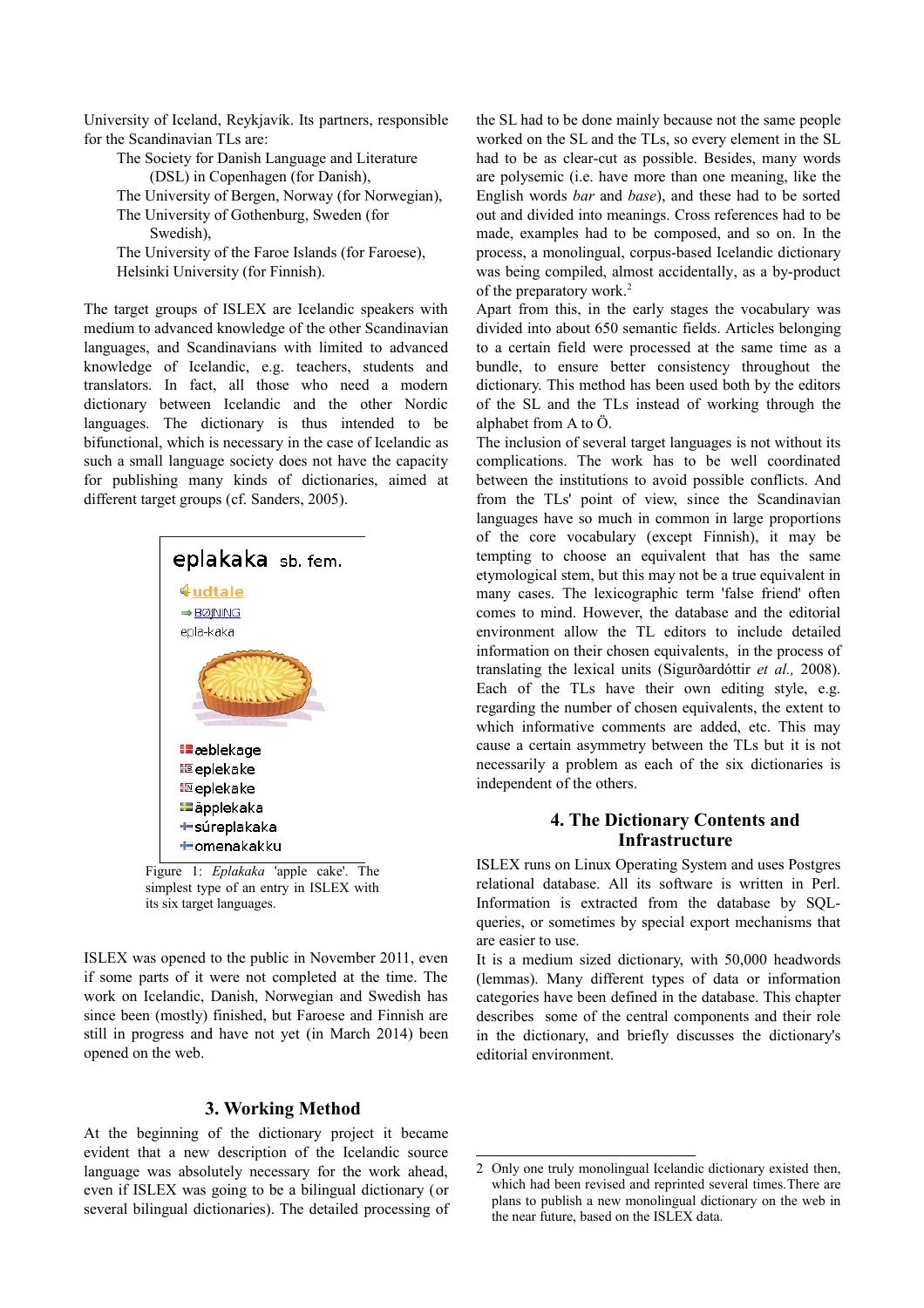#### **4.1. Contents**

*Lemma and word class.* The emphasis is on modern Icelandic but the lemmalist also contains some important older vocabulary.

*Target languages: equivalents or explanations.* The non-Icelandic part of the dictionary: Danish, Norwegian, Swedish, Faroese and Finnish.

*Meanings or explanations in Icelandic.* These were originally included to assist the work on the TLs and are not visible to the user, partly because they were made quickly and are therefore below acceptable dictionary standard, in some cases.

*Grammatical information.* This includes case government of the Icelandic verbs and prepositions, among other things. Some grammatical information on the TLs is provided too, e.g. the plural of nouns and past tense of verbs. The different TLs have different solutions for how to display this, but in all instances the morphology is shown by a mouseover of the equivalent. This feature is currently available for Danish and Swedish only.



Figure 2: The inflectional forms of the Swedish word *fjäril* 'butterfly' become visible with mouseover.

*Pronunciation.* Pronunciations of the Icelandic lemmas are given as recorded, spoken sounds.

*Pictures.* ISLEX contains 3000 pictures. They are visually pleasing and give the dictionary a more relaxed, less serious feeling. Besides, they may attract younger users to the dictionary.

*Phrases, fixed expressions, examples of use.* ISLEX places emphasis on all sorts of phrases and collocations, and the dictionary contains a large number of them. The phraseology is fully translated into the TLs, as are the numerous examples of use.

*Cross references and external links.* One of the many benefits of a web-based dictionary is that clicking on a cross reference takes you there immediately. The same applies to external hyperlinks. The external links are currently mainly used to connect a lemma to its inflectional paradigm in another database<sup>[3](#page-2-0)</sup>, as seen in figure 3. There are plans to link the lemmas and phrases to a tagged corpus of Icelandic too, in a similar way as is done in *Den danske ordbog* (The Danish Dictionary) at DSL in Copenhagen<sup>[4](#page-2-1)</sup>

| Eintala |            |            | <b>Fleirtala</b> |            |            |
|---------|------------|------------|------------------|------------|------------|
|         | án greinis | með greini |                  | án greinis | með greini |
| Nf.     | sandur     | sandurinn  | Nf.              | sandar     | sandarnir  |
| Þf.     | sand       | sandinn    | Þf.              | sanda      | sandana    |
| Þgf.    | sandi      | sandinum   | Þgf.             | söndum     | söndunum   |
| Ef.     | sands      | sandsins   | Ef.              | sanda      | sandanna   |

Figure 3: The inflection of the Icelandic noun *sandur* 'sand'. It has four cases, singular and plural, and indefinite and definite forms.

*Semantic fields.* The whole vocabulary has been divided into 650 semantic fields. To name a few, they include *animals, sound, wind, death, law, chemistry* (mainly nouns), and *nationality, pleasure, health, shape, colour* (mainly adjectives), and so on. Sometimes the fields are very fine-grained, and possibly there are too many of them. A certain Swedish study of 'domain determination' used only about 100 different labels (Malmgren & Sjögreen, 2004). However, the exactness of the semantic labels would in any case depend on the intended uses of such classification.

# **4.2. Editing**

In the editing page, a member of the editorial team selects the relevant item of data from a drop-down list. For added clarity the different languages have differently coloured background. The order of the items is fixed: Danish at the top, then two types of Norwegian, Swedish, Faroese, and Finnish at the bottom. The morphology of Danish and Swedish has been automatically added to the equivalents by a special import mechanism, but sometimes it has been necessary to correct it manually, in particular where there are homonyms in the TLs.

Figure 4 shows the article *sandur* 'sand' in the editorial environment, a relatively simple lemma. The dictionary has a tree structure in the database, where each article is (or can be) hierarchically structured. This means that every item can have sub-items which again can have sub-items. Figure 4 illustrates this. The noun *sandur* has two different meanings. Each of these is contained in a section preceded by a number, 1 or 2. In each section the TLs are placed within the numbered item, in which there may also be a phrase and/or an example of use. On a still lower level other information can be included, such as comments related to individual items of the text. The TLs' morphology is always set one step below its parent word, as seen in two places in figure 4 (headed by MORFO-DA and MORFO-SE).

<span id="page-2-0"></span><sup>3</sup> http://bin.arnastofnun.is.

<span id="page-2-1"></span><sup>4</sup> http://ordnet.dk/ddo/.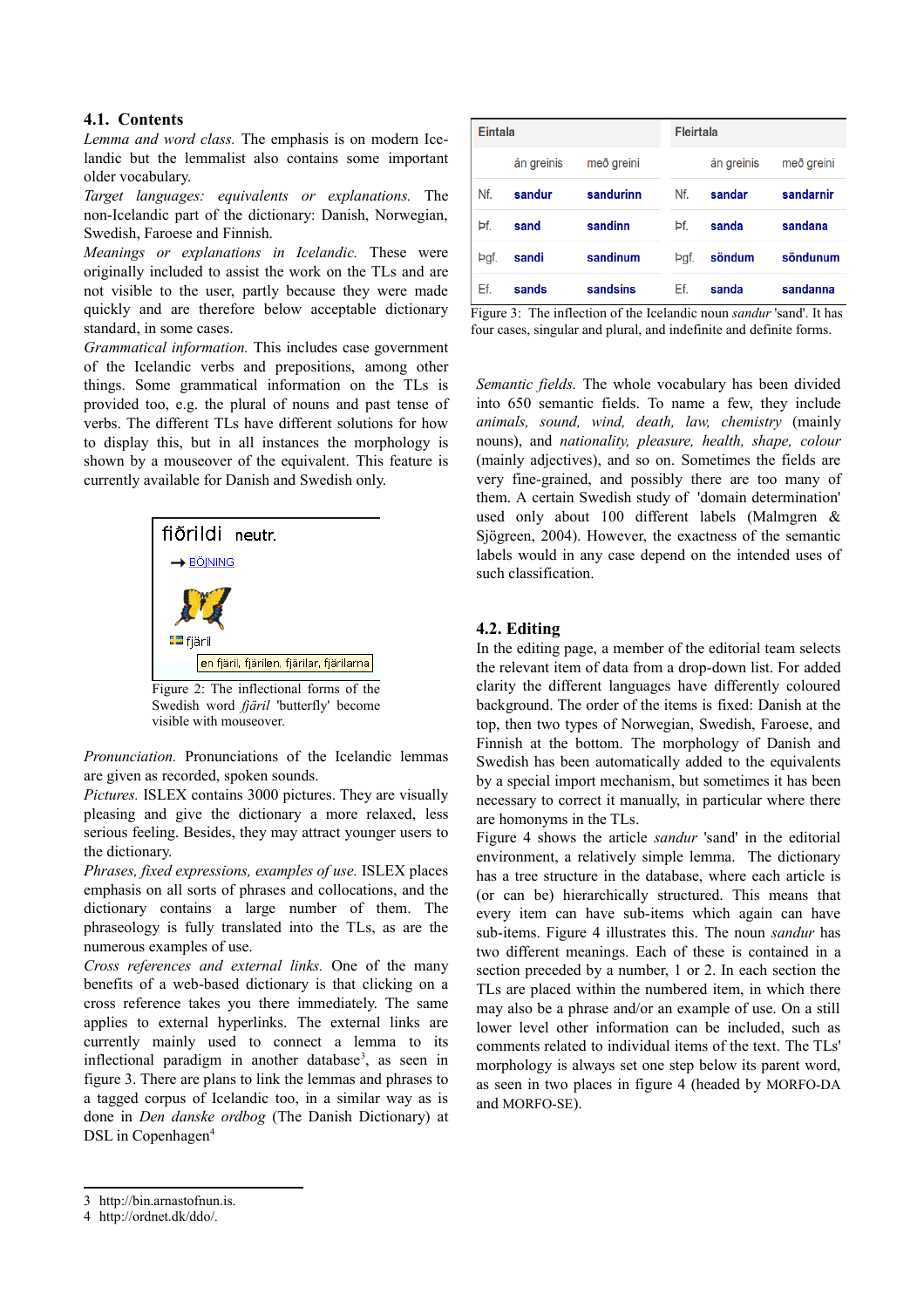

Figure 4: The editorial environment of the dictionary. The hierarchy is inherited to the user interface where different levels are shown by stages of indentation. The '50%' in the top line indicates that this lemma belongs to the more important half of the vocabulary, where the criterion used is normally the frequency of the words.

A datatype called OSAMB (short for *orðasamband* 'phrase, idiom') is shown in figure 5, in edit mode. It is a screen shot cut out of the entry *motta* ('mat, rug'). It reads *halda sig/sér á mottunni'* (literally 'keep oneself on the mat', i.e. 'restrain oneself'). This item is a parent to lines 1-8 beneath it: first an explanation in Icelandic (invisible to the user) and all the TLs in lines 2-8 in their predetermined order.

|  | 8 OSAMB | halda sér/sig á mottunni |            |                                          |  |
|--|---------|--------------------------|------------|------------------------------------------|--|
|  |         |                          |            | 1 SKÝRING hafa sig hægan, sýna stillingu |  |
|  |         |                          |            | $2$ DA-býð holde sig på måtten           |  |
|  |         |                          |            | 3 NO-B-þýð holde seg på matten           |  |
|  |         |                          |            | 4 NO-N-býð halda seg på matta            |  |
|  |         |                          | $5$ SE-býð | hålla sig på mattan                      |  |
|  |         |                          | $6$ FO-býð | skikka sær væl                           |  |
|  |         |                          | $7$ FI-býð | ottaa iisisti                            |  |
|  |         |                          | $8$ FI-býð | olla innostumatta liikaa                 |  |

Figure 5: An Icelandic idiom cut out of an article in edit mode. In the line numbered 1 (SKÝRING) there is an explanation in Icelandic, and the seven Scandinavian translations in lines 2-8.

# **5. User Interface**

The design of the interface of a web dictionary and its user profiles is of great importance and must be well thought out. The interfaces of multilingual dictionaries are potentially more complicated (and more confusing) than those of bilingual dictionaries, and they are not always very successfully executed. Obviously, the user must have an easy access to the lexicographic data he or she needs, and the way should be clear. Danish studies suggests that dictionary users are not very patient with complicated options. They have a tendency to use the default settings only, and the majority of users do not bother with the advanced search possibilities that lie beneath the surface. (Trap-Jensen 2010; Lorentzen & Theilgaard, 2012).

Originally ISLEX' user interface was rather more complex that it is now, but a consultation with an expert at DSL in Copenhagen resulted in a simpler surface structure and easier search functionalities.

The use of the dictionary is relatively straightforward. The search combines the Icelandic lemmas' base form, their other inflectional forms, and the TLs' equivalents. This functionality can doubtless still be improved, cf. Sanders' critical assessment (2013). The ISLEX user interface also offers advanced search with more options, but this feature is currently being revised.

|                                     | projektet<br>Árni Magnússon-institutet för isländska studier |                                 |
|-------------------------------------|--------------------------------------------------------------|---------------------------------|
|                                     | Íslenska Dansk Norsk bokmål Nynorsk Svenska                  |                                 |
| <b>Bilder</b>                       | <u>а́ бе́ јо́ ц у́ b æ ö</u><br>ä å ø<br>sandur              | <b>Avancerad sökning</b><br>Söl |
| är öppen utan<br><b>Arbetet med</b> |                                                              |                                 |

Figure 6: The simple search form of ISLEX. The metalanguage is Swedish. The search combines the Icelandic lemmas' base form, their other inflectional forms, and the TLs' equivalents.

The metalanguage of the web page is set by the user (just below the landscape in fig. 6). The current options are five Scandinavian languages. The dictionary is selected as shown in figure 7. It says (in Swedish) *välj ordbok* ('choose dictionary'), followed by the four flags that represent the TLs currently available. When the Faroese and Finnish dictionaries will be ready to be opened, two more metalanguages will be added, and two more flags as in figure 7.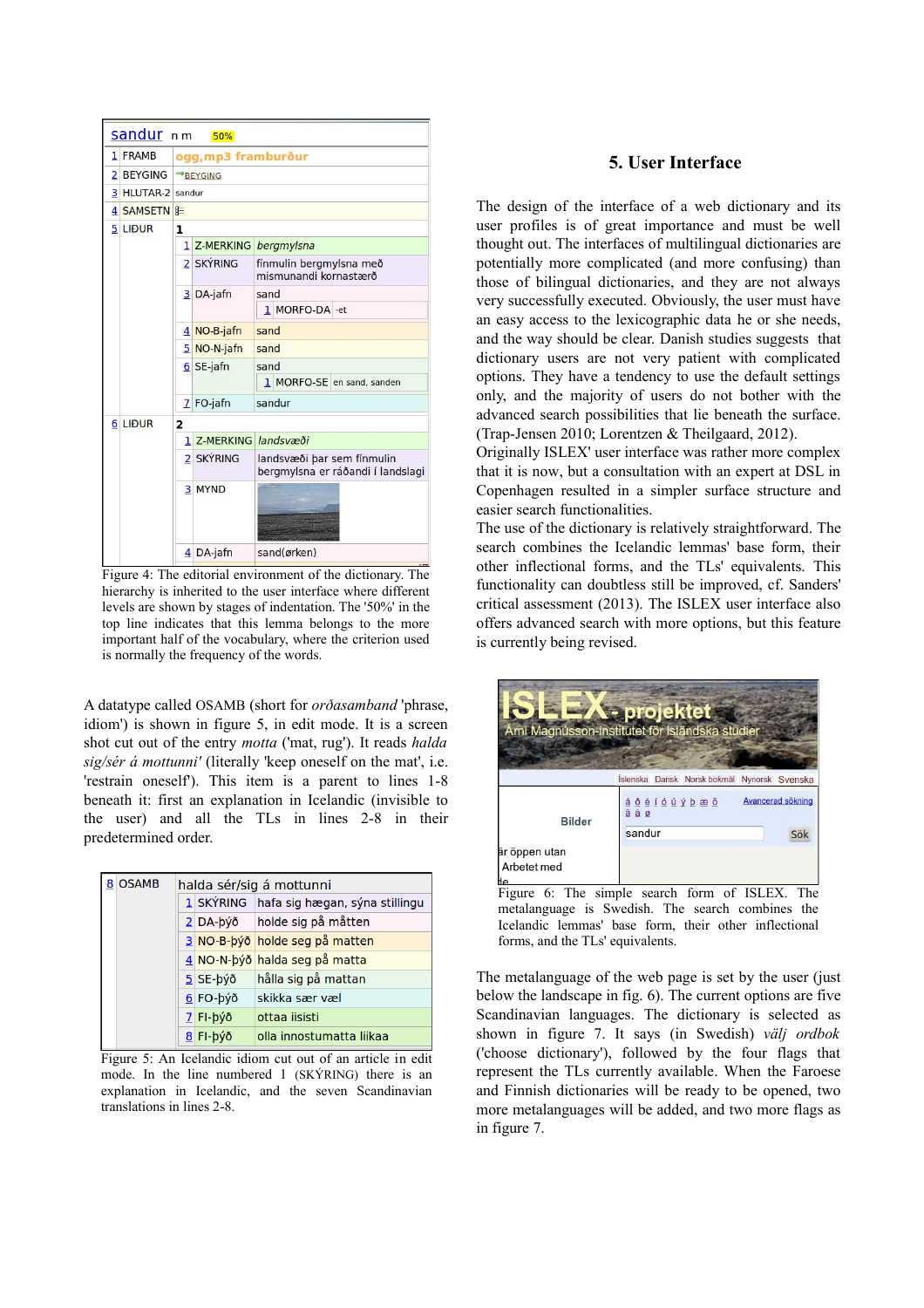| Välj ordbok: <b>: : : : : : : :</b>   alla |  |  |
|--------------------------------------------|--|--|
|                                            |  |  |

Figure 7: By clicking on the flags, a dictionary is selected. The options are Danish, Norwegian Bokmal, Norwegian Nynorsk, Swedish and alla 'all'. By clicking on the last option, all the TLs are shown simultaneously, as in fig. 1. This is not recommended for larger entries as they may look seriously cluttered.

In figure 8, the word *sandur* ('sand') has been looked up in the Icelandic-Swedish dictionary. The metalanguage of the web page is independent of the chosen dictionary, but here it is also Swedish.



Figure 8: The word *sandur* ('sand') in the Icelandic-Swedish dictionary. The metalanguage can be seen at the top: by how the word class is presented (*mask.*, according to the Swedish convention) and by the Swedish words *uttal* ('pronunciation') and *böjning* ('inflection'). There are two numbered senses in this article. Sense 2 ('sand desert') has a picture, taken by the author.

# **6. Further Work, More Uses**

A project like ISLEX has many possibilities for further work. Obviously, more languages can be added as TLs. As a dictionary there are already two spin-offs of the Nordic project, firstly an Icelandic-French bilingual dictionary which began in early 2014. This dictionary will probably be bidirectional (also French-Icelandic) and in that respect different from the Nordic work. Secondly, there is a new, monolingual Icelandic dictionary under construction that has been generated from the work on ISLEX. Moreover, an experiment has been made of reversing the data between the Icelandic SL and the two

Norwegian TLs, and such work may be developed further in the future.

As the work progressed through the years, it became apparent that the contents of the dictionary could be an important contribution to some language technology projects involving the Nordic languages. The ISLEX data is technically a big, largely handmade compilation of various linguistic information and a reliable source of structured, multilingual data.

Some key parts of ISLEX have already been delivered to the Icelandic repository of the METASHARE initiative (http://malfong.is), e.g. all the headwords plus their equivalents in Danish, Norwegian and Swedish. The format of the data is LMF (Lexical Markup Framework), a category of XML. The sound files of the headwords' recorded pronunciations have also been made available as open source material in three different formats (mp3, ogg and wav).

#### **7. Conclusion**

The original objective of the project was to fill a need for a dictionary between Icelandic and the other Nordic languages. Since its opening on the web in 2011, ISLEX has been extremely well received by its users. Experience has shown that the dictionary is very useful in (obligatory) Danish classes in Icelandic schools, and also in universities in the countries where Icelandic is taught. Many translators in Scandinavia are its faithful users.

Despite the dictionary's success there is still room for improvement, and a user survey conducted in March 2014 has shown that more work has to be done to better fulfill the needs of its users.

The aim of the Department of Lexicography at the Árni Magnússon Institute is, firstly, to make the dictionary more user friendly, and second, to add more target languages. The new languages will probably not become a part of the ISLEX project itself, but of its sister dictionary. However, the funding of such work can be difficult and may take some years. Until then the users are mainly restricted to the Scandinavian language zone.

ISLEX is accessible at the following web addresses: www.islex.is, [www.islex.dk,](http://www.islex.dk/) [www.islex.no](http://www.islex.no/) and www.islex.se.

### **8. References**

- Beygingarlýsing íslensks nútímamáls. [The Database of Modern Icelandic Inflections.] (n.d.). Kristín Bjarnadóttir, editor. The Árni Magnússon Institute for Icelandic Studies. http://bin.arnastofnun.is.
- Den Danske Ordbog. [The Danish Dictionary.] (n.d.). Society for Danish Language and Literature. http://ordnet.dk/ddo/.
- ISLEX-orðabókin. [The ISLEX Dictionary.] (n.d.). Thórdís Úlfarsdóttir, editor-in-chief. The Árni Magnússon Institute for Icelandic Studies.